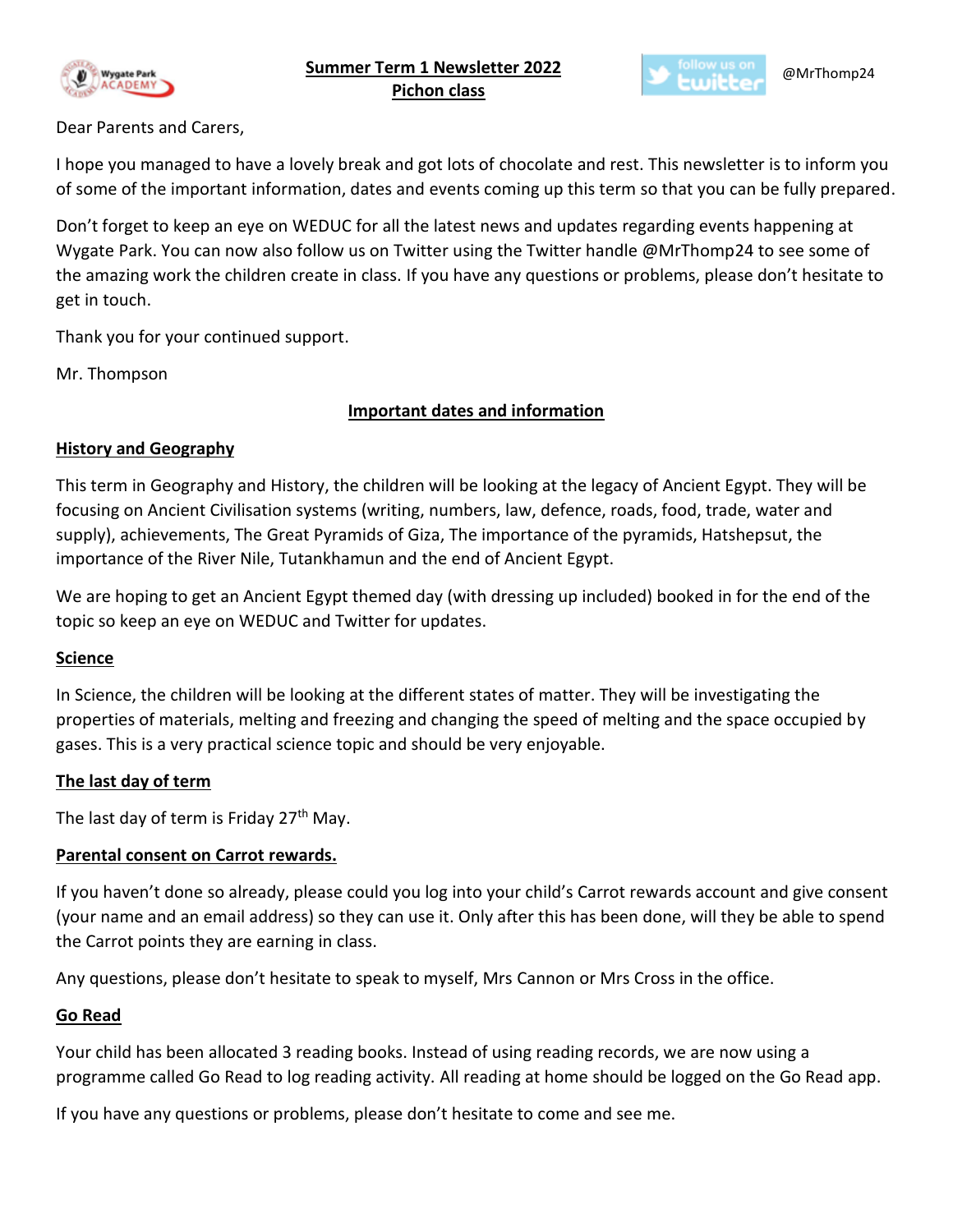

 **Summer Term 1 Newsletter 2022** **Pichon class**



#### **Attendance**

The national average for attendance is 96%. This would equate to around 7 days off a year. If your child is absent please inform the school office. If your child has a medical appointment please provide evidence of this to Mrs cannon or Mrs Cross in the school office.

# **P.E. kits**

All children must bring and leave a P.E. kit in school. P.E. this term will be on a Monday, and we respectfully ask all parents and carers to check that their children's kit is fully labelled as this will avoid any mix up of kit and also helps us to find/return any kit that has been lost.

#### **Homework**

Homework will be set on a Friday and is due in the following Wednesday. The homework is always fully explained to the children and often recaps things they have been learning in class. The children will be sent home with a copy of the pick and mix grid which has the homework for the term on (this is also available on the school's website). If there are any issues or problems with the homework, please don't hesitate to get in touch.

# **Spelling Journals**

Spellings are set every Tuesday and the weekly spelling quiz will be on the following Tuesday. The children will write their spellings in their spelling journals to practice at home. As well as this, they have access to Spelling Shed which will have focused/targeted games and activities to further help the children with their weekly spellings.

Carrot reward points will be given to children who score full marks or make an improvement on the previous weeks score.

# **Times Tables**

This year, there is going to be a huge focus on times tables. It is a government expectation that by the end of Year 4, all children should know their times tables and division facts up to and including 12 x 12. To support the children with their times table knowledge, they will be having focused lessons weekly to build up their times table knowledge.

They will also sit a times table quiz on a Friday morning to help identify the times tables they are finding tricky and then we can offer focused/targeted support to help them. The children also have access to TT Rockstars and Hit the Button at home which we urge them to use to further support their times table knowledge.

#### **Water Bottles**

Children are encouraged to bring water bottles into the school. However, please ensure that it contains water as squash and fizzy drinks are not permitted in the classroom. We also ask that all water bottles are named so the children can easily identify theirs.